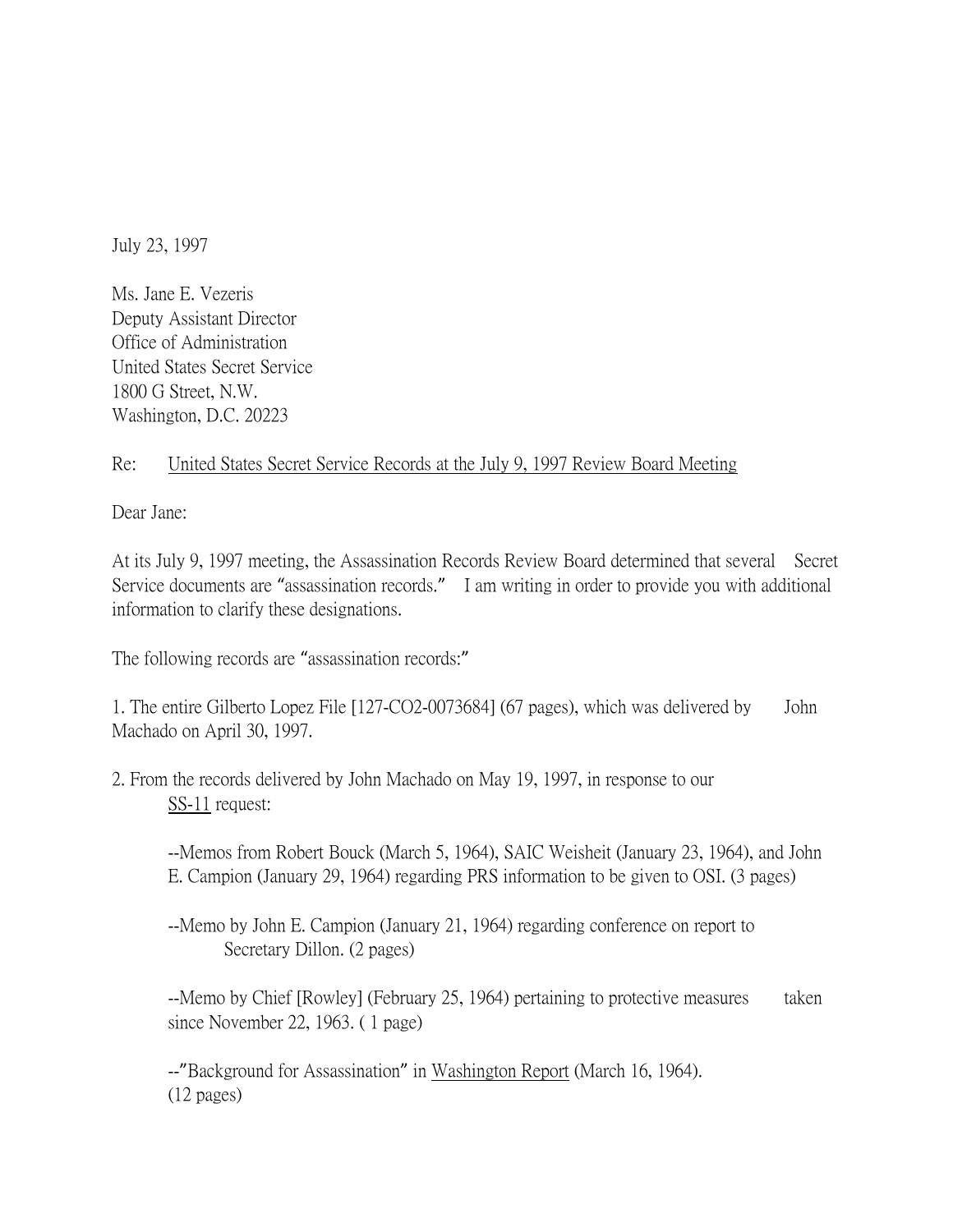--Memo by ATSAIC Stout on Route Surveys (December 14, 1964). (3 pages)

--Memo by Jackson Krill on Protective Aids Project ( no date). (1 page)

--Memo by Clint Hill (September 12, 1964), letter by Jacqueline Kennedy to Douglas Dillon (September 11, 1964), and typed copy of Mrs. Kennedy's letter (September 11, 1964). (7 pages)

--UPI news release (December 2, 1963). ( 1 page)

--A six-page memo ("Outer Perimeter" OPO-85-0001 #22) on post-assassination operations security for presidential protection [with duplicates and handwritten notes] (no date). (12 pages)

--Correspondence between Douglas Dillon and Office of Science and Technology (August 31, 1964), (August 28, 1964), (August 31, 1964), and (August 26, 1964). (4 pages)

--Memo by Robert Bouck on PRS Presidential Protection Obligation (January 20, 1964). (7 pages)

--Memorandum for Dr. Sproull on Project Star (January 8, 1964). (6 pages)

--Memo by John E. Campion on Protective Research Projects (January 14, 1964). (2 pages)

--Memo by Inspector Kelley on PRS (January 8, 1964). (1 page)

--Memo by Inspector Kelley on PRS (January 6, 1964). (4 pages)

--Memo by SAIC Behn on Study of Procedures for Protecting the President (December 31, 1963). (3 pages)

--Memo by SAIC Behn on Suggestions for Improving Presidential Protection (December 9, 1963). (2 pages)

--Memo by SAIC Behn on Policy on Special Agents Covering the Presidential Vehicle (December 9, 1963). (2 pages)